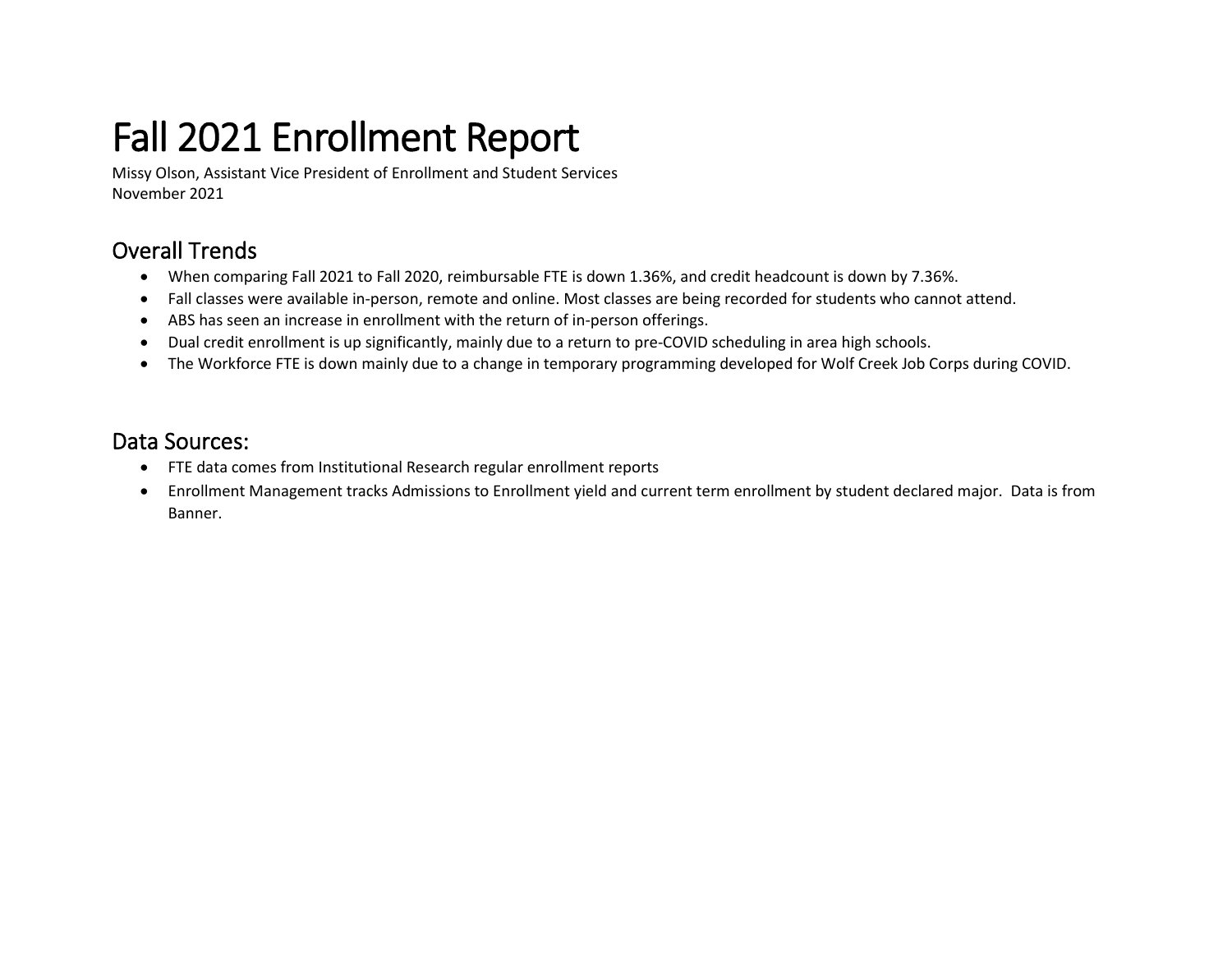### **Enrollment and FTE for All Areas of College**

The first chart compares Fall Term 2021, Week 9, with Fall Term 2020, Week 9. It details the differences in Total FTE, Reimbursable FTE, Unduplicated Overall Headcount, Unduplicated Credit Headcount, and Registered Credit Hours.

| SUMMARY - FALL 2021     |        |      |       |    |       |
|-------------------------|--------|------|-------|----|-------|
| WEEK 9                  |        |      |       |    |       |
| <b>Total FTE</b>        | 610.25 | down | 2.25  | or | 0.37% |
| Reimb FTE               | 556.71 | down | 7.67  | or | 1.36% |
| Unduplicated Headcount  | 3.275  | down | 47    | or | 1.41% |
| Undup Credit Headcount  | 1.988  | down | 158   | or | 7.36% |
| Registered Credit Hours | 18.360 | down | 1.242 | or | 6.34% |

The second chart provides additional detail by each area of the college for both enrollment (headcount) and FTE.

|                           | <b>Enrollment</b> | Percent change<br>from previous fall | <b>FTE</b>       | Percent change |  |
|---------------------------|-------------------|--------------------------------------|------------------|----------------|--|
| <b>Total</b>              | 3,275             | $-1.4%$                              | 610.25           | $-.37%$        |  |
| Undergraduate             | 1,797*            | $-10.9%$                             | 494.87           | $-.24%$        |  |
| <b>Dual Credit</b>        | 299               | +53%                                 | Part of UG FTE** |                |  |
| Workforce                 | 1012*             | $+2.1%$                              | 58.58            | $-17.8%$       |  |
| <b>Adult Basic Skills</b> | 170               | $+42.7%$                             | 56.8             | $+67.5%$       |  |

#### **Unduplicated Headcount and FTE by Area, Fall 2021, Week 9**

\*In some CTE categories, there are both undergraduate and workforce students, so there may be slight discrepancies.

\*\*Dual credit students are broken out by headcount but are included in the overall undergraduate FTE.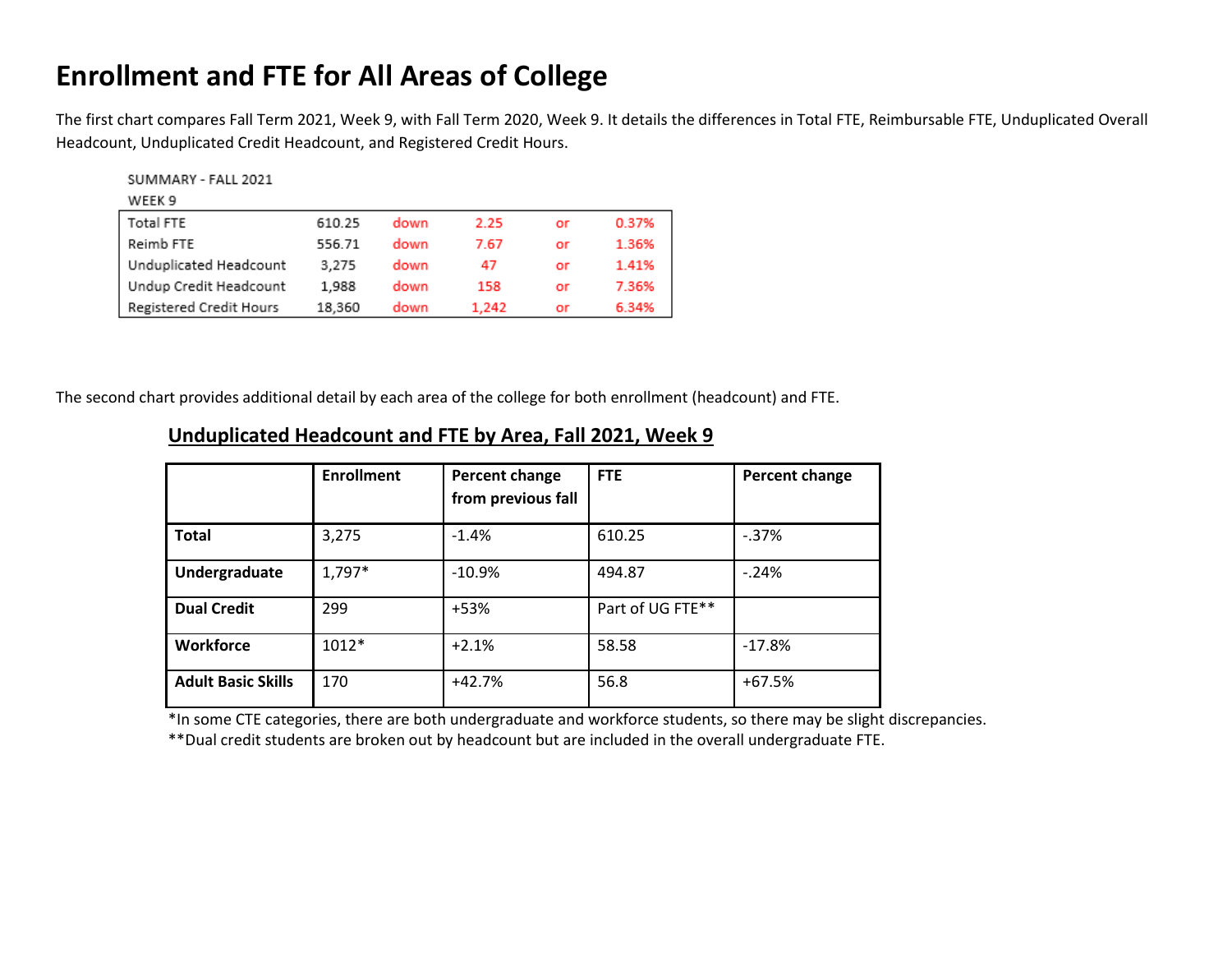## **Fall Credit Enrollment Trends**

The following table details three key components of the enrollment funnel:

- Enrollment (student is registered in a course for fall term). This includes new and continuing students.
- Number of fall term admissions applications by program.
- Number of those same admissions applications converted to an actual enrollment for that term. Some students apply one term and end up enrolling in future terms.

|                              |                          | <b>Fall 2017</b>                                       |                             | <b>Fall 2018</b>                                     |                                                            | <b>Fall 2019</b>     |                                              |                                                            | <b>Fall 2020</b>            |                                              |                                                            | <b>Fall 2021</b>            |                                                     |                                              |                      |                                              |
|------------------------------|--------------------------|--------------------------------------------------------|-----------------------------|------------------------------------------------------|------------------------------------------------------------|----------------------|----------------------------------------------|------------------------------------------------------------|-----------------------------|----------------------------------------------|------------------------------------------------------------|-----------------------------|-----------------------------------------------------|----------------------------------------------|----------------------|----------------------------------------------|
| House                        | Area                     | <b>Total</b><br><b>Enroll</b><br>(Student<br>Declared) | <b>Adm Apps</b><br>for term | Converted<br><b>Admission</b><br>s (in same<br>term) | <b>Total</b><br><b>Enrollment</b><br>(Student<br>Declared) | Adm Apps<br>for term | Converted<br>Admissions<br>(in same<br>term) | <b>Total</b><br><b>Enrollment</b><br>(Student<br>Declared) | <b>Adm Apps</b><br>for term | Converted<br>Admissions<br>(in same<br>term) | <b>Total</b><br><b>Enrollment</b><br>(Student<br>Declared) | <b>Adm Apps</b><br>for term | Converted<br><b>Admissions</b><br>(in same<br>term) | <b>Total Enroll</b><br>(Student<br>Declared) | Adm Apps<br>for term | Converted<br>Admissions<br>(in same<br>term) |
| Other                        | AAOT/AGS/Non-Degree      | 885                                                    | 609                         | 377                                                  | 864                                                        | 526                  | 270                                          | 732                                                        | 443                         | 212                                          | 675                                                        | 536                         | 282                                                 | 583                                          | 571                  | 328                                          |
| <b>Humanities</b>            | <b>Public Relations</b>  | $\mathbf{1}$                                           | $\overline{3}$              | $\mathbf{0}$                                         | $\mathbf{1}$                                               | 3                    | $\mathbf{0}$                                 | $\mathbf{0}$                                               | $\mathbf{0}$                | $\mathbf{0}$                                 | $\mathbf{1}$                                               | $\overline{2}$              | $\mathbf{1}$                                        | $\mathbf{0}$                                 | $\mathbf{0}$         | $\mathbf{0}$                                 |
| Arts                         | Music SOU                | $\overline{4}$                                         | $\overline{4}$              | $\overline{2}$                                       | 9                                                          | 10                   | 3                                            | $\overline{7}$                                             | 6                           | 5                                            | $\overline{a}$                                             | 3                           | $\mathbf{1}$                                        | 6                                            | $\overline{7}$       | $\overline{4}$                               |
| Science/Math                 | <b>Natural Resources</b> | $\overline{7}$                                         | 5                           | $\overline{4}$                                       | 10                                                         | $\overline{7}$       | 3                                            | 17                                                         | 11                          | 6                                            | 17                                                         | 10                          | $\overline{3}$                                      | 15                                           | 10                   | 5                                            |
| Social and                   | Early Childhood Ed       | 37                                                     | 32                          | 9                                                    | 42                                                         | 39                   | 12                                           | 40                                                         | 43                          | 15                                           | 43                                                         | 32                          | 8                                                   | 24                                           | 46                   | 11                                           |
| <b>Behavioral</b>            | <b>Human Services</b>    | 55                                                     | 50                          | 18                                                   | 73                                                         | 62                   | 27                                           | 59                                                         | 55                          | 14                                           | 54                                                         | 25                          | 13                                                  | 44                                           | 33                   | 11                                           |
| <b>Sciences</b><br>Paralegal |                          | 32                                                     | 20                          | 6                                                    | 48                                                         | 37                   | 12                                           | 54                                                         | 30                          | 16                                           | 56                                                         | 39                          | 15                                                  | 43                                           | 28                   | 14                                           |
|                              | Automotive               | 25                                                     | 47                          | 19                                                   | 28                                                         | 40                   | 15                                           | 21                                                         | 40                          | 11                                           | 12                                                         | 27                          | $\overline{2}$                                      | 12                                           | 13                   | $7\overline{ }$                              |
|                              | Computers                | 72                                                     | 78                          | 20                                                   | 80                                                         | 66                   | 25                                           | 62                                                         | 59                          | 26                                           | 64                                                         | 54                          | 19                                                  | 61                                           | 47                   | 23                                           |
| <b>Applied</b>               | Engineering              | 46                                                     | 46                          | 23                                                   | 60                                                         | 46                   | 23                                           | 54                                                         | 50                          | 23                                           | 49                                                         | 33                          | 18                                                  | 45                                           | 34                   | 17                                           |
| <b>Science and</b>           | Apprenticeship           | 105                                                    | 32                          | 19                                                   | 121                                                        | 21                   | 13                                           | 142                                                        | 198                         | 41                                           | 114                                                        | 24                          | 13                                                  | 122                                          | 40                   | 33                                           |
| <b>Technology</b>            | Welding                  | 38                                                     | 35                          | 15                                                   | 42                                                         | 41                   | 18                                           | 41                                                         | 34                          | 10                                           | 34                                                         | 28                          | 10                                                  | 37                                           | 31                   | 16                                           |
|                              | Forestry                 | 27                                                     | 18                          | 9                                                    | 26                                                         | 32                   | 15                                           | 30                                                         | 27                          | 15                                           | 19                                                         | 22                          | 9                                                   | 22                                           | 26                   | 12                                           |
|                              | Viticulture              | 30                                                     | 20                          | 12                                                   | 28                                                         | 23                   | 6                                            | 18                                                         | 20                          | 8                                            | 10                                                         | 6                           | $\overline{3}$                                      | 5                                            | $\mathbf{0}$         | $\mathbf{0}$                                 |
|                              | Business (w/o Retail)    | 119                                                    | 131                         | 41                                                   | 136                                                        | 153                  | 54                                           | 172                                                        | 162                         | 76                                           | 135                                                        | 109                         | 41                                                  | 93                                           | 69                   | 26                                           |
| <b>Business</b>              | <b>Retail Mgmt</b>       | 453                                                    | 120                         | 80                                                   | 441                                                        | 166                  | 116                                          | 464                                                        | 194                         | 129                                          | 504                                                        | 186                         | 141                                                 | 427                                          | 118                  | 91                                           |
|                              | AAOT-pre-Nursing         | 271                                                    | 261                         | 104                                                  | 278                                                        | 278                  | 116                                          | 240                                                        | 272                         | 72                                           | 224                                                        | 294                         | 95                                                  | 171                                          | 234                  | 72                                           |
| Health                       | Nursing-accepted         | 119                                                    | 53                          | 46                                                   | 112                                                        | 56                   | 47                                           | 103                                                        | 50                          | 47                                           | 114                                                        | 69                          | 58                                                  | 113                                          | 25                   | 23                                           |
|                              | <b>Dental Assistant</b>  | 17                                                     | 32                          | 9                                                    | 35                                                         | 34                   | 12                                           | 27                                                         | 31                          | 8                                            | 18                                                         | 24                          | $7\overline{ }$                                     | 14                                           | 21                   | $\overline{7}$                               |
| <b>Public Safety</b>         | Criminal Justice         | 60                                                     | 61                          | 22                                                   | 69                                                         | 83                   | 31                                           | 65                                                         | 90                          | 34                                           | 38                                                         | 34                          | $\overline{7}$                                      | 26                                           | 36                   | 14                                           |
|                              | Paramedicine/Fire        | 81                                                     | 55                          | 30                                                   | 98                                                         | 77                   | 39                                           | 89                                                         | 54                          | 20                                           | 81                                                         | 70                          | 36                                                  | 56                                           | 50                   | 16                                           |
| <b>Dual Credit</b>           | Dual Credit              | 281                                                    | 96                          | 91                                                   | 330                                                        | 229                  | 125                                          | 178                                                        | 175                         | 102                                          | 185                                                        | 178                         | 112                                                 | 200                                          | 218                  | 154                                          |
| Ex. Options                  | <b>Expanded Options</b>  | 135                                                    | 49                          | 42                                                   | 96                                                         | 86                   | 53                                           | 120                                                        | 81                          | 70                                           | 126                                                        | 58                          | 51                                                  | 105                                          | 67                   | 61                                           |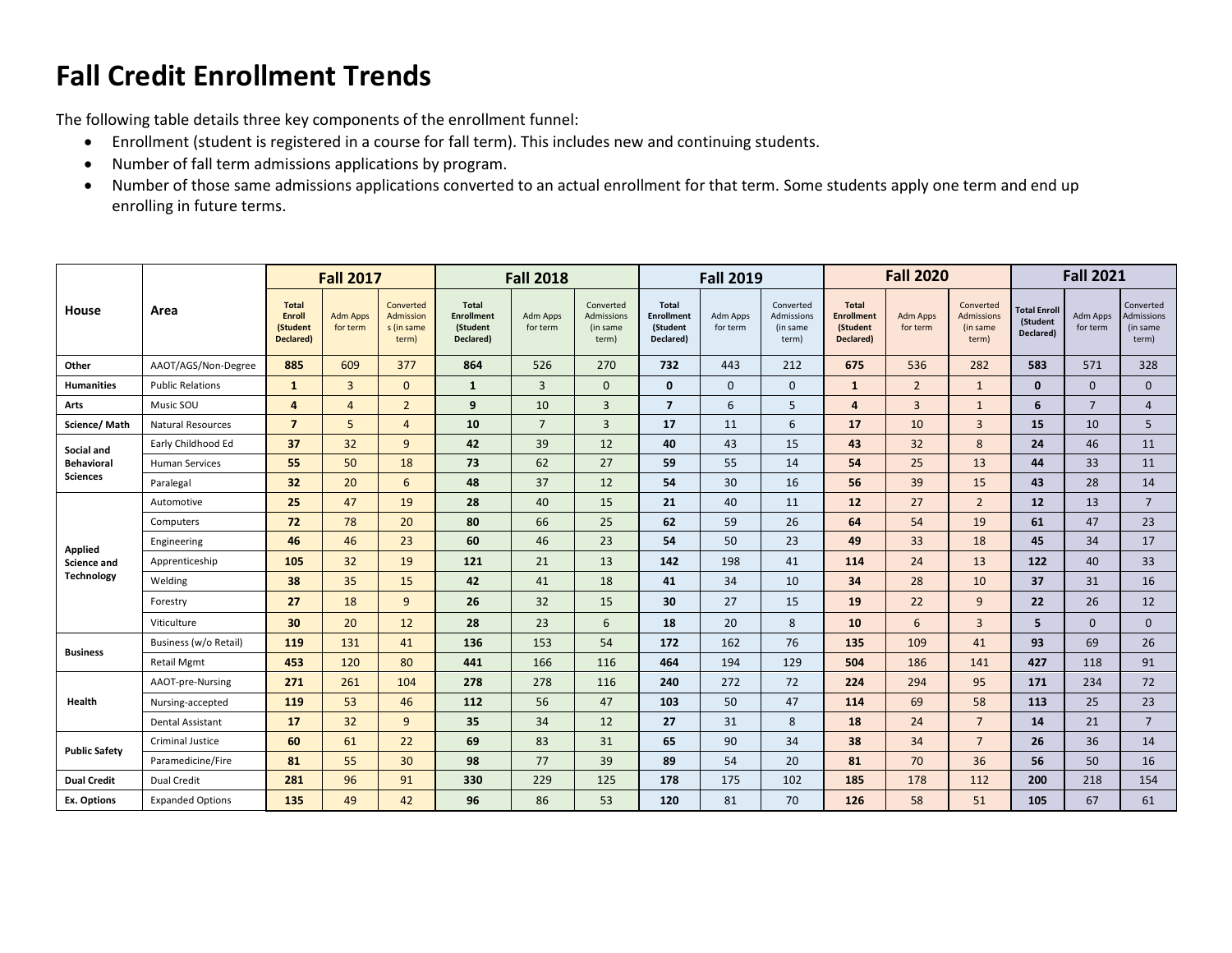# **FTE by Area**

The following FTE data is based on the courses students are enrolling in, not student major.

| <b>FTE</b>                        |            |            |            |            |            |
|-----------------------------------|------------|------------|------------|------------|------------|
| Date of Report:                   | 11/21/2017 | 11/19/2018 | 11/19/2019 | 11/23/2020 | 11/16/2020 |
| <b>ABS</b>                        | 124.95     | 129.27     | 126.06     | 63.54      | 55.33      |
| <b>CWT</b>                        | 23.65      | 26.98      | 38.93      | 18.35      | 23.88      |
| <b>Transfer</b>                   |            |            |            |            |            |
| Arts                              | 15.33      | 14.56      | 15.62      | 11.8       | 13.78      |
| <b>Communications Studies</b>     | 15.36      | 16.31      | 17.19      | 17.79      | 13.74      |
| <b>Early Childhood Education</b>  | 1.21       | 1.34       | 3.24       | 2.72       | 2.14       |
| Foreign languages                 | 8.45       | 9.4        | 6.82       | 6.13       | 5.44       |
| Health Human Performance          | 31.19      | 32.31      | 28.86      | 25.15      | 24.72      |
| <b>Human Services</b>             | 8.54       | 8.92       | 5.69       | 6.92       | 7.12       |
| Humanities                        | 59.31      | 57.72      | 44.52      | 46.3       | 37.01      |
| <b>Learning Skills</b>            | 13.83      | 19.58      | 16.54      | 13.09      | 12.49      |
| Mathematics                       | 56.78      | 51.68      | 43.89      | 40.03      | 38.24      |
| Music                             | 17.24      | 14.97      | 16.65      | 5.63       | 4.88       |
| <b>Physical Education</b>         | 37.99      | 15.01      | 15.25      | 10.29      | 15.46      |
| Science                           | 80.48      | 78.6       | 72.32      | 65.62      | 62.57      |
| <b>Social Sciences</b>            | 51.76      | 55.63      | 47.26      | 48.18      | 47.47      |
| <b>Theater Arts</b>               | 5.2        | 1.62       | 1.06       | 1.10       | 1.05       |
|                                   | 402.67     | 377.65     | 334.91     | 300.75     | 286.11     |
| <b>CTE</b>                        |            |            |            |            |            |
| Apprenticeship                    | 9.43       | 11.06      | 15.31      | 13.33      | 14.34      |
| Auto                              | 13.21      | 14.57      | 10.26      | 4.93       | 4.71       |
| <b>Business</b>                   | 65.5       | 77.33      | 72.06      | 70.77      | 61.88      |
| <b>Computer Science</b>           | 19.86      | 16.33      | 14.62      | 15.05      | 16.46      |
| <b>Criminal Justice</b>           | 17.41      | 10.22      | 12.16      | 7.11       | 6.08       |
| <b>Dental Assisting</b>           | 9.92       | 10.91      | 5.95       | 4.96       | 3.47       |
| <b>Emergency Medical Services</b> | 9.06       | 13.01      | 8.28       | 7.66       | 8.83       |
| Engineering                       | 13.26      | 14.52      | 11.17      | 13.05      | 11.97      |
| <b>Fire Science</b>               | 7.05       | 5.39       | 6.43       | 5.61       | 6.88       |
| NA/Nursing                        | 37.99      | 32.76      | 50.24      | 44.76      | 57.34      |
| Paralegal                         | 5.41       | 5.91       | 8.74       | 9.64       | 6.79       |
| Viticulture                       | 7.61       | 6.99       | 4.83       | 2.59       | 1.79       |
| Welding                           | 17.97      | 15.42      | 11.6       | 14.45      | 15.57      |
|                                   | 233.68     | 234.42     | 231.65     | 213.91     | 216.11     |
| Other                             | 3.03       | 14.41      | 24.84      | 18.68      | 28.83      |
| Fall Totals as of 11/21           | 787.98     | 782.73     | 756.39     | 612.50     | 610.25     |